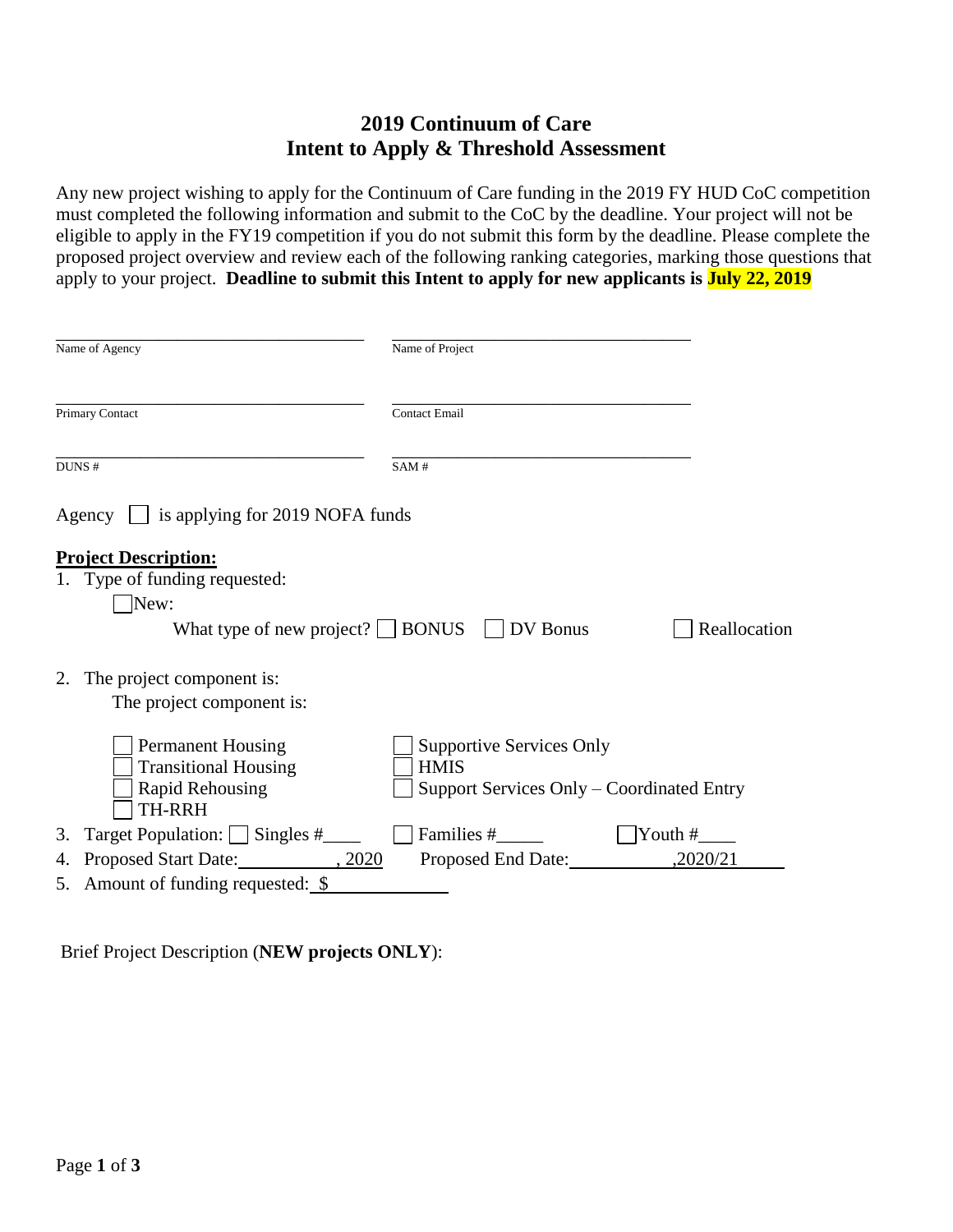#### **Coordinated Assessment & Referral**

- The applicant does NOT agree to participate in the CoC.
- The applicant agrees to participant in Coordinated Assessment & Referral.

#### **CoC Participation**

The applicant agrees to regularly attend CoC meetings and participate on a committee.

- The applicant agency agrees to provide project level data to the CoC by:
	- a) Participating in the annual point-in-time sheltered and unsheltered count;
	- b) Submitting program reports to the CoC in a timely manner;
	- c) Participating in an annual CoC Planning, Gaps Analysis and Needs Assessment;
	- d) Submitting required LSA, HIC, PIT, and GIW reports in a timely manner; and
	- e) Giving the Local System Administrator administrative access to your all programs reported in the HIC or providing necessary waiver request to CoC and submitting required data in a timely manner.

# **HMIS**

Applicant does NOT currently utilize HMIS and does not intend to if funded.

Applicant does NOT currently utilize HMIS, but agrees to utilize if funded.

Applicant does currently utilize HMIS and assures compliance with:

- Unique user name and password
- Secure location for equipment
- Locking Screen Savers
- Virus protection with auto update
- Individual or network firewalls
- Restrictions on access to HMIS via public forums
- Compliance with HMIS policy and procedures manual
- Validation of off-site storage of HMIS data

# **Services:**

Please check ALL that apply to your program:

- $\Box$  Applicant assures that program will have policies that ensure all children are enrolled in school and connected to appropriate services within the community
- $\Box$  Applicant assures that case managers will systematically assist clients in completing applications for mainstream benefits.
- $\Box$  Applicants assure that staff will systematically follow-up to ensure mainstream benefits are received.
- $\Box$  Applicant assures that transportation assistance is provided to clients to attend mainstream benefit appointments, employment training, or job.
- $\Box$  Homeless assistance providers use a single application form for four or more mainstream programs.
- $\Box$  Applicant agrees that all participants will come from the streets, emergency shelter, transitional housing (entering as homeless), institution, or place not meant for human habitation.

# **Chronic Homeless Preference (New and Renewal PSH Projects ONLY!)**

- Applicant agrees to give preference to Chronic Homeless when filling vacant units.
- Applicant does NOT agree to give preference to Chronic Homeless when filling vacant units.

# **Homeless Preference (PSH and RRH Projects ONLY!)**

Applicant agrees to give preference to Chronic Homeless when filling vacant units.

 $\Box$  Applicant does NOT agree to give preference to Chronic Homeless when filling vacant units.